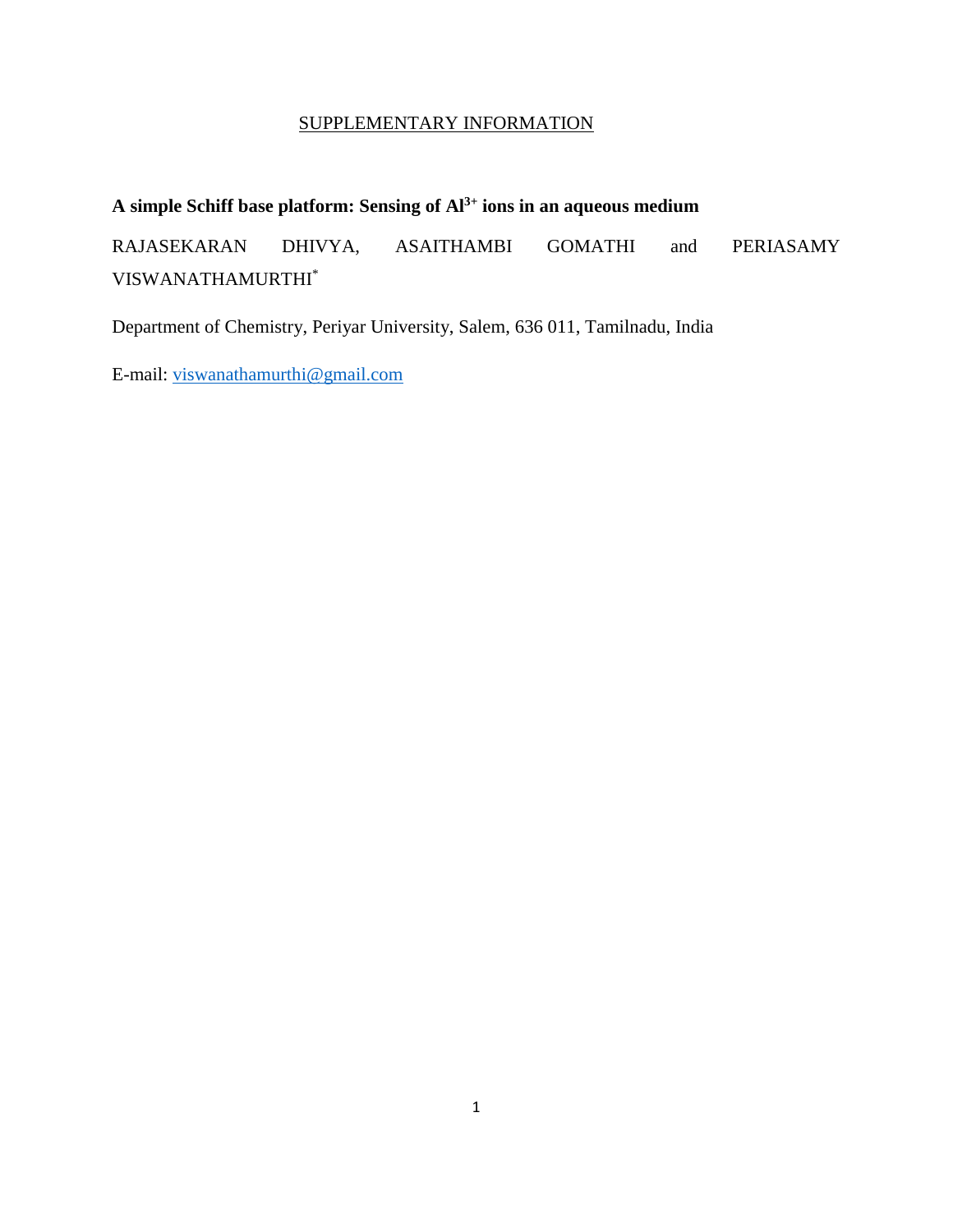# **Table of Contents**

| <b>Figure S4.</b> UV-Vis spectrum of the probe <b>PADP</b> (10 $\mu$ M) in MeOH/H <sub>2</sub> O (1:9 (v/v),                                                                                                                                                                                                                                    |
|-------------------------------------------------------------------------------------------------------------------------------------------------------------------------------------------------------------------------------------------------------------------------------------------------------------------------------------------------|
| <b>Figure S5.</b> UV-Vis spectrum of the probe <b>PADP</b> (10 $\mu$ M) in MeOH/H <sub>2</sub> O (1:9 (v/v),                                                                                                                                                                                                                                    |
| Figure S6. Benesi-Hilderbrand plot of PADP in MeOH/H <sub>2</sub> O $(1:9 \ (v/v))$ , HEPES=50mM,<br>$pH=7.4$ ) ( $\lambda_{ex}=450$ nm). $\cdots$ $\cdots$ $\cdots$ $\cdots$ $\cdots$ $\cdots$ $\cdots$ $\cdots$ $\cdots$ $\cdots$ $\cdots$ $\cdots$ $\cdots$ $\cdots$ $\cdots$ $\cdots$ $\cdots$ $\cdots$ $\cdots$ $\cdots$ $\cdots$ $\cdots$ |
| Figure S7. Fluorescence response of the PADP- $Al^{3+}$ complex (10 µM) in MeOH /H2O (1:9                                                                                                                                                                                                                                                       |
| <b>Figure S8.</b> Fluorescence responses of the <b>PADP</b> +Al <sup>3+</sup> (10 $\mu$ M) in MeOH/H <sub>2</sub> O (1:9 (v/v),                                                                                                                                                                                                                 |

**Figure S9.** Job<sup>'</sup>s plot for the determination between **PADP** and  $Al^{3+}$  in MeOH/H<sub>2</sub>O (1:9 (v/v), HEPES=50mM, pH=7.4) (λex= 450 nm). ············································································13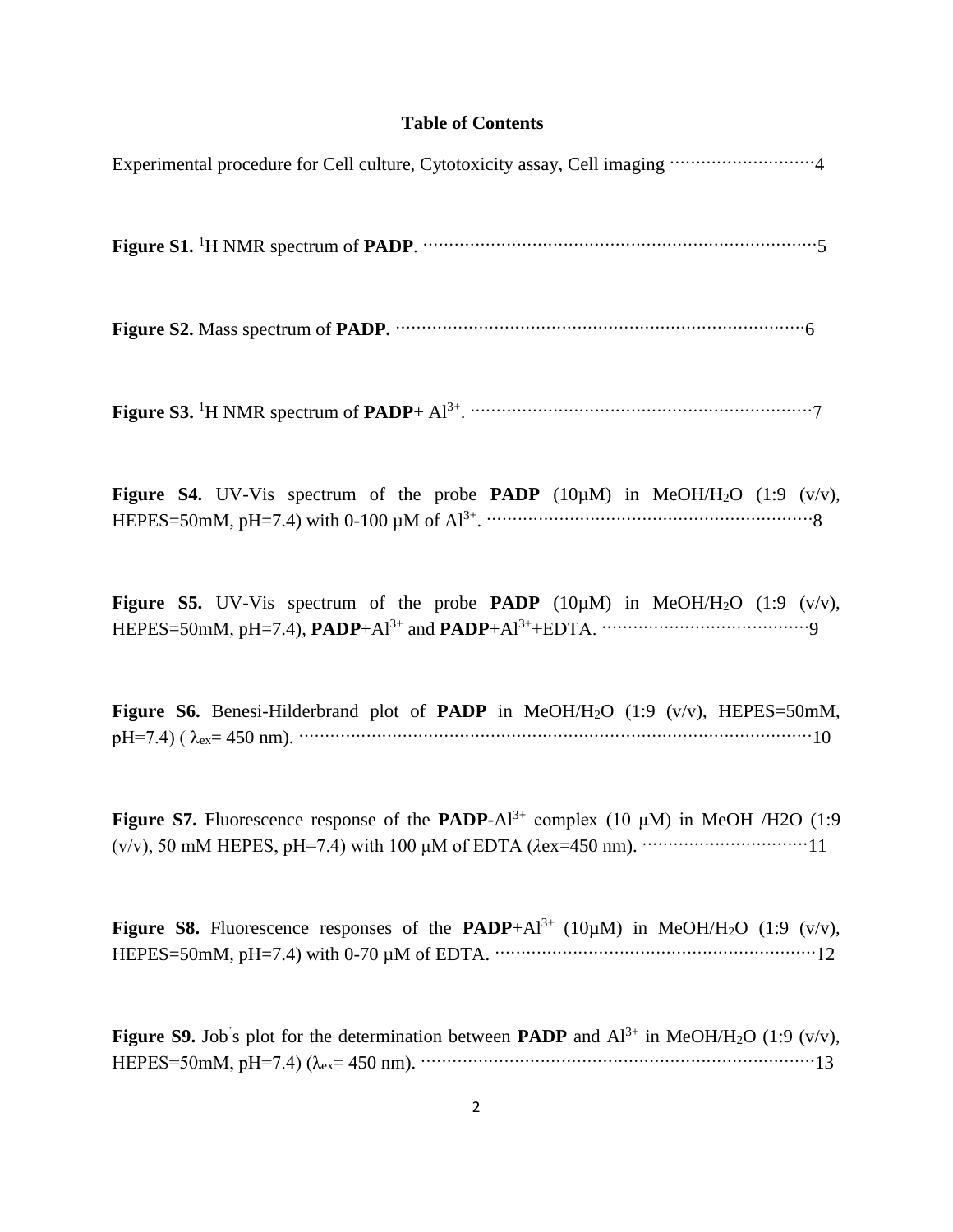| <b>Figure S10.</b> Mass spectrum of PADP - $Al^{3+}$ complex. $\cdots$ $\cdots$ $\cdots$ $\cdots$ $\cdots$ $\cdots$ $\cdots$ $\cdots$ $\cdots$ $\cdots$ $\cdots$ $\cdots$ $\cdots$ $\cdots$ $\cdots$ $\cdots$ $\cdots$ |  |  |  |  |
|------------------------------------------------------------------------------------------------------------------------------------------------------------------------------------------------------------------------|--|--|--|--|
|------------------------------------------------------------------------------------------------------------------------------------------------------------------------------------------------------------------------|--|--|--|--|

|  | <b>Figure S11.</b> Fluorescence response of the <b>PADP</b> and <b>PADP</b> - $Al^{3+}$ complex in MeOH/H <sub>2</sub> O (1:9)                                                                                                                        |  |  |  |
|--|-------------------------------------------------------------------------------------------------------------------------------------------------------------------------------------------------------------------------------------------------------|--|--|--|
|  | $(v/v)$ in various range of pH (1-14). $\cdots$ $\cdots$ $\cdots$ $\cdots$ $\cdots$ $\cdots$ $\cdots$ $\cdots$ $\cdots$ $\cdots$ $\cdots$ $\cdots$ $\cdots$ $\cdots$ $\cdots$ $\cdots$ $\cdots$ $\cdots$ $\cdots$ $\cdots$ $\cdots$ $\cdots$ $\cdots$ |  |  |  |

| Figure S12. Cytotoxicity assay for the probe PADP in different concentration medium µM in |  |
|-------------------------------------------------------------------------------------------|--|
|                                                                                           |  |

|  |  | <b>Figure S13.</b> Fluorescence images of NCCS cells treated with (A) PADP $(10 \mu M)$ (B) PADP and                                                                                                                                                                                                                             |  |
|--|--|----------------------------------------------------------------------------------------------------------------------------------------------------------------------------------------------------------------------------------------------------------------------------------------------------------------------------------|--|
|  |  | $Al^{3+}$ ions (15 µM). $\cdots$ $\cdots$ $\cdots$ $\cdots$ $\cdots$ $\cdots$ $\cdots$ $\cdots$ $\cdots$ $\cdots$ $\cdots$ $\cdots$ $\cdots$ $\cdots$ $\cdots$ $\cdots$ $\cdots$ $\cdots$ $\cdots$ $\cdots$ $\cdots$ $\cdots$ $\cdots$ $\cdots$ $\cdots$ $\cdots$ $\cdots$ $\cdots$ $\cdots$ $\cdots$ $\cdots$ $\cdots$ $\cdots$ |  |

**Table S1.** The comparison of **PADP** with some other probes for Al<sup>3+</sup> ions.  $\cdots$  $\cdots$  $\cdots$  $\cdots$  $\cdots$ 18

|  |  | <b>Table S2.</b> Determination of $Al^{3+}$ ions in real water samples. $\cdots$ $\cdots$ $\cdots$ $\cdots$ $\cdots$ $\cdots$ $\cdots$ $\cdots$ $\cdots$ $\cdots$ $\cdots$ $\cdots$ $\cdots$ $\cdots$ $\cdots$ $\cdots$ $\cdots$ $\cdots$ $\cdots$ $\cdots$ $\cdots$ $\cdots$ $\cdots$ $\cdots$ $\cdots$ $\cdots$ |
|--|--|-------------------------------------------------------------------------------------------------------------------------------------------------------------------------------------------------------------------------------------------------------------------------------------------------------------------|
|--|--|-------------------------------------------------------------------------------------------------------------------------------------------------------------------------------------------------------------------------------------------------------------------------------------------------------------------|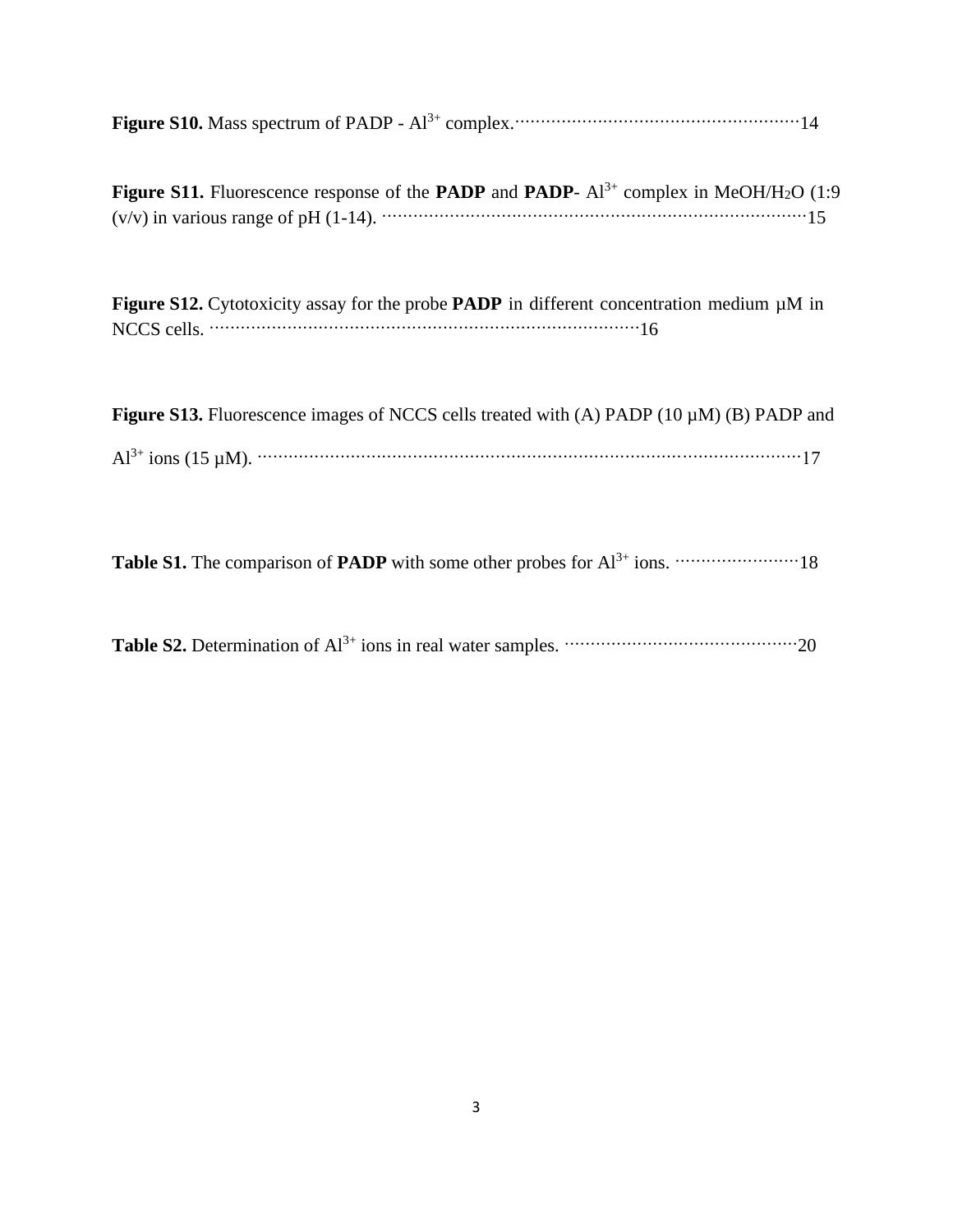#### **Experimental Procedure**

#### **Cell culture**

NCCS cells were cultured RPMI-1640 supplemented with 10% fetal bovine serum (FBS) at 37 °C under an atmosphere of 5% CO2. Cells were plated on 18 mm glass cover slips and allowed to adhere for 24 h.

#### **Cytotoxicity assay**

The methyl thiazolyl tetrazolium (MTT) assay was used to measure the cytotoxicity of probe towards NCCS cells. The cells were seeded into a 96-well cell-culture plate. Various concentrations (10, 20, 30, 40 and 50  $\mu$ M) of PADP-probe were added to the wells. The cells were incubated at 37 $^{\circ}$ C under 5% CO<sub>2</sub> for 24 h. 10 µL MTT (5 mg/mL) was added to each well and incubated at  $37^{\circ}$ C under 5% CO<sub>2</sub> for 4 h. Multiskan GO microplate reader was used to measure the absorbance at 510 nm for each well. The viability of cells was calculated according to the following equation: Cell viability  $(\%)$  = (mean of absorbance value of treatment group) / (mean of absorbance value of control group).

### **Cell imaging**

NCCS cells were initially cultured in a 25 cm<sup>2</sup> tissue culture flask containing RPMI-1640 medium supplemented with 10% FBS, penicillin (100  $\mu$ g mL<sup>-1</sup>) and streptomycin (100  $\mu$ g mL<sup>-1</sup>) in a  $CO<sub>2</sub>$  incubator. Prior to imaging studies, the cells were seeded into a 6 well plate and grown in RPMI-1640 medium at  $37^{\circ}$ C till 80% confluency in  $CO_2$  incubator. Subsequently, the cells were washed thrice with sterile phosphate buffered saline (PBS), incubated with 10  $\mu$ M of PADP-probe in RPMI-1640 at 37 $\degree$ C for 1 h in a CO<sub>2</sub> incubator. The cells were again washed with sterile PBS to remove excess probe and their images were acquired using a fluorescence microscope (Eclipse Ti-U, Nikon, USA) with a filter that allowed green light emission. The cells were subsequently incubated with sterile PBS separate set with 20  $\mu$ M AlNO<sub>3</sub> for 1 h. The images of the cells were acquired with a fluorescence microscope.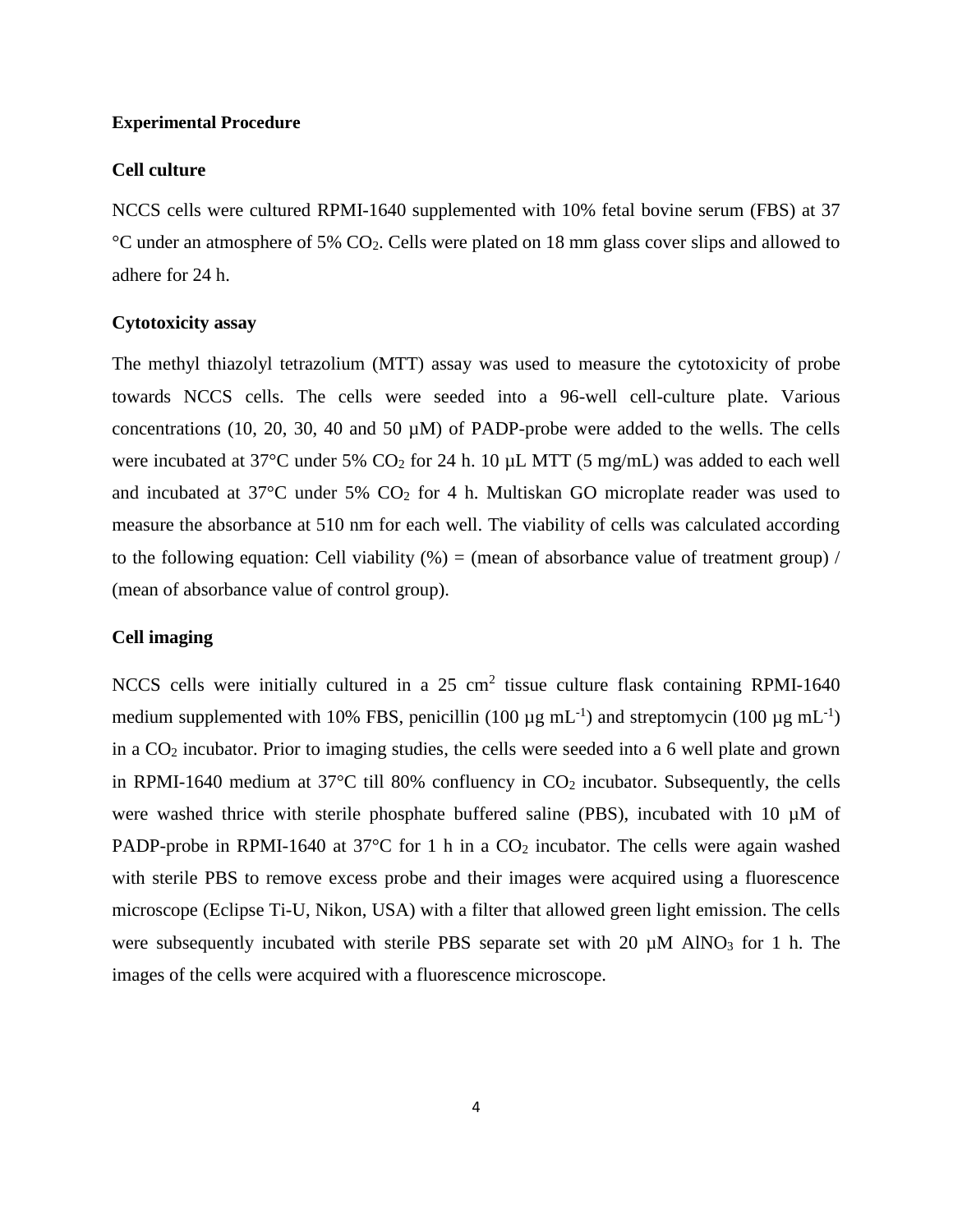

**Figure S1.** <sup>1</sup>H NMR spectrum of PADP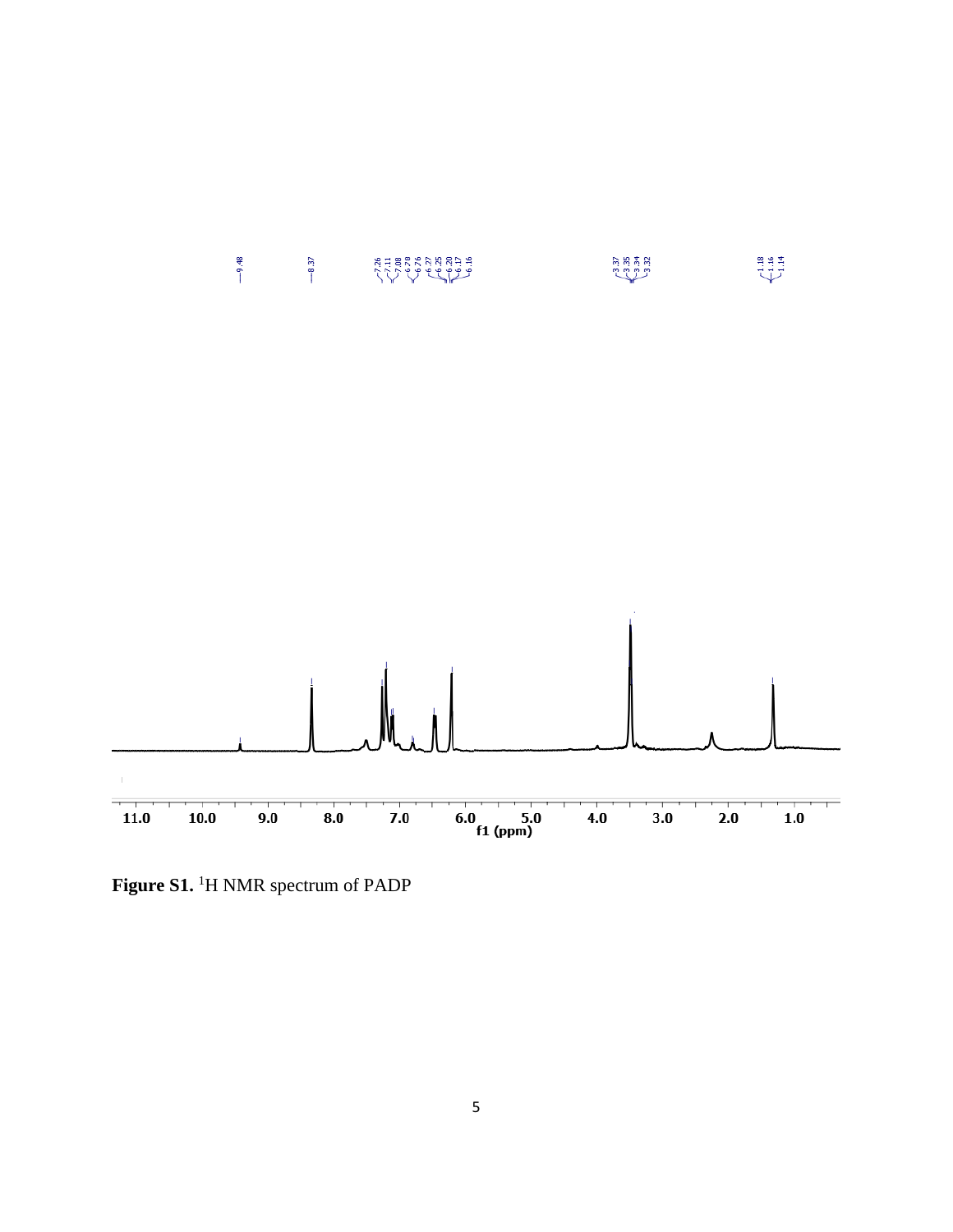

**Figure S2.** Mass spectrum of PADP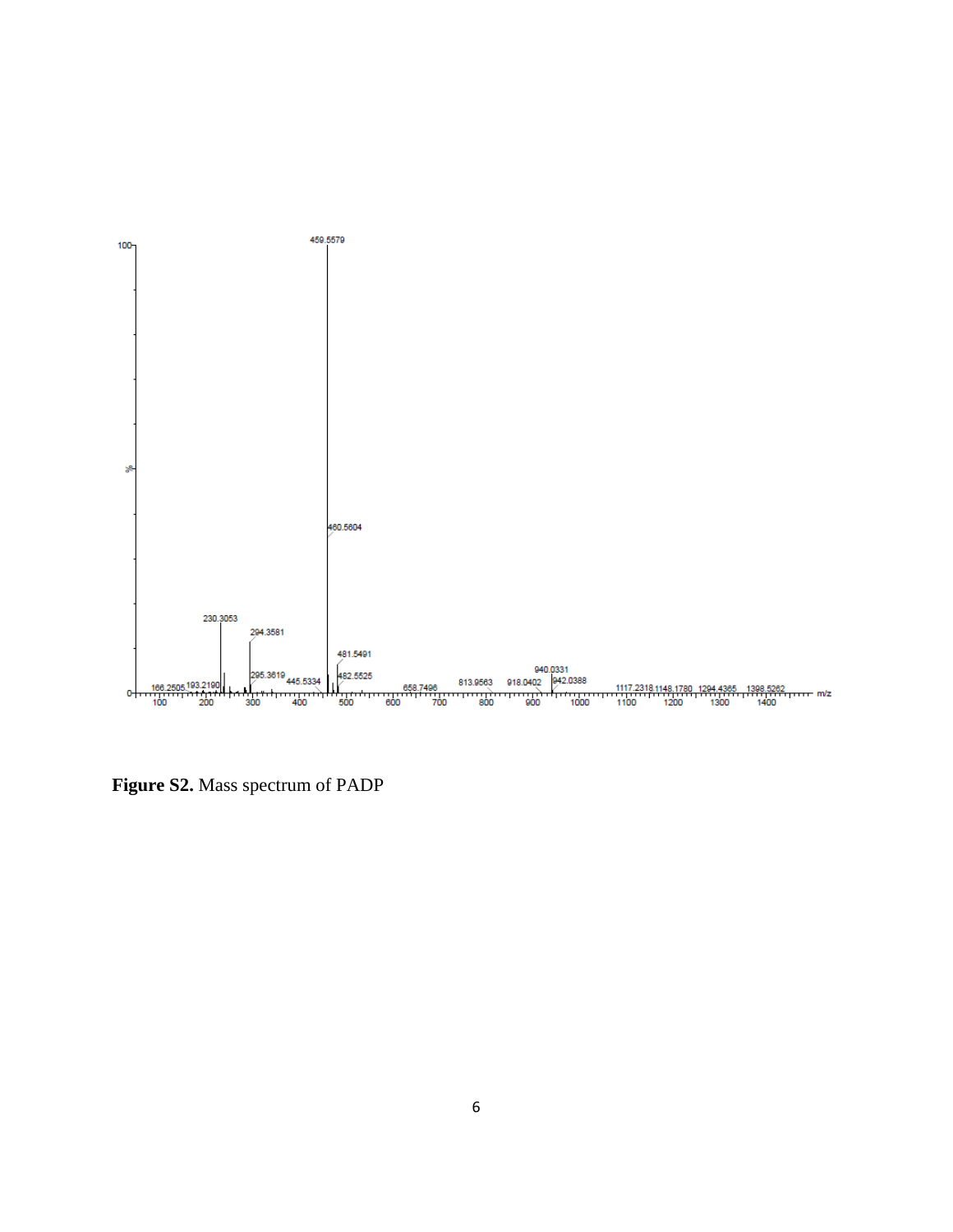

Figure S3. <sup>1</sup>H NMR spectrum of PADP+  $Al^{3+}$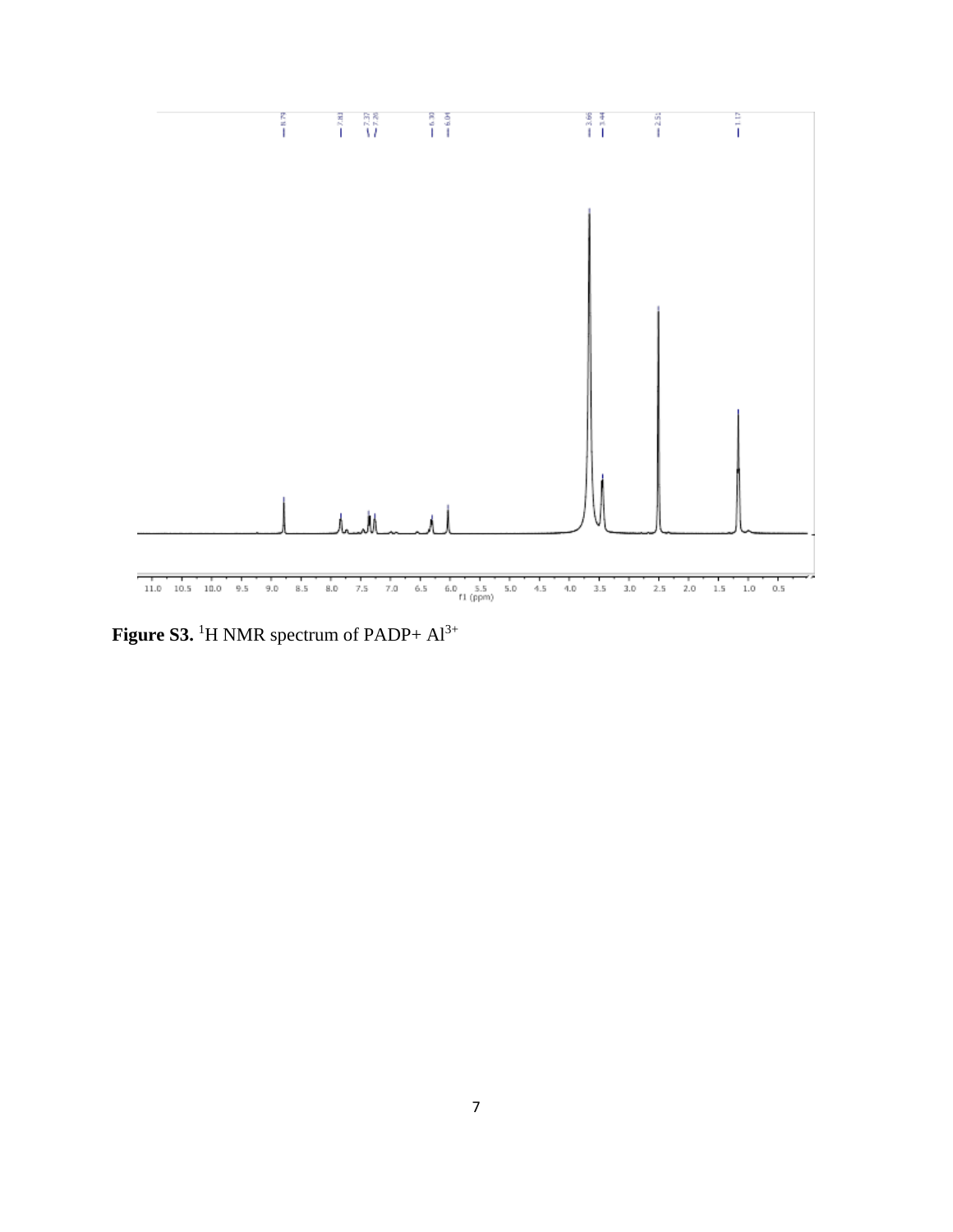

Figure S4. UV-Vis spectrum of the probe PADP (10µM) in MeOH/H<sub>2</sub>O (1:9 (v/v), HEPES=50mM, pH=7.4) with 0-100  $\mu$ M of Al<sup>3+</sup>.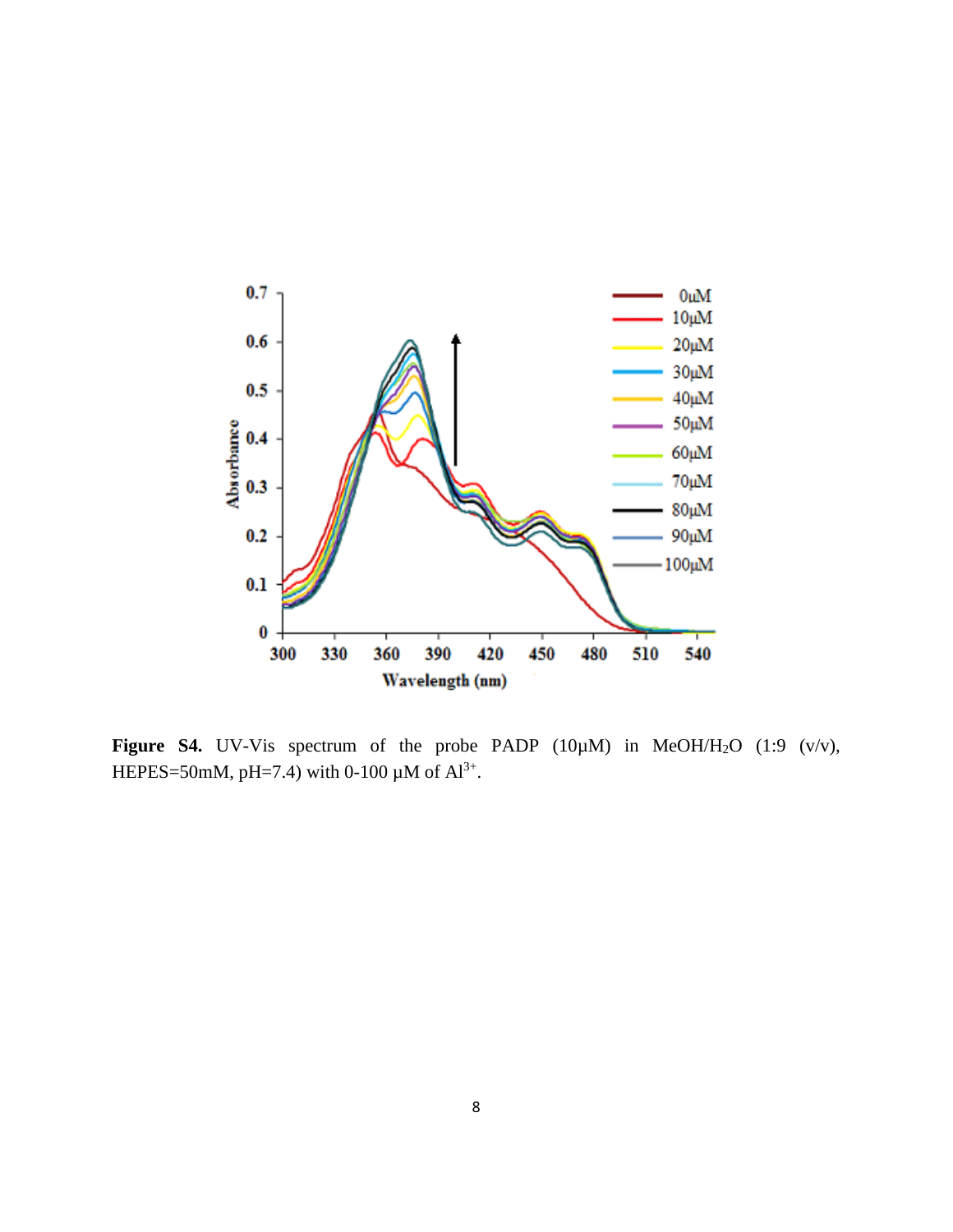

**Figure S5.** UV-Vis spectrum of the probe PADP (10µM) in MeOH/H<sub>2</sub>O (1:9 (v/v), HEPES=50mM, pH=7.4), PADP+Al<sup>3+</sup> and PADP+Al<sup>3+</sup>+EDTA.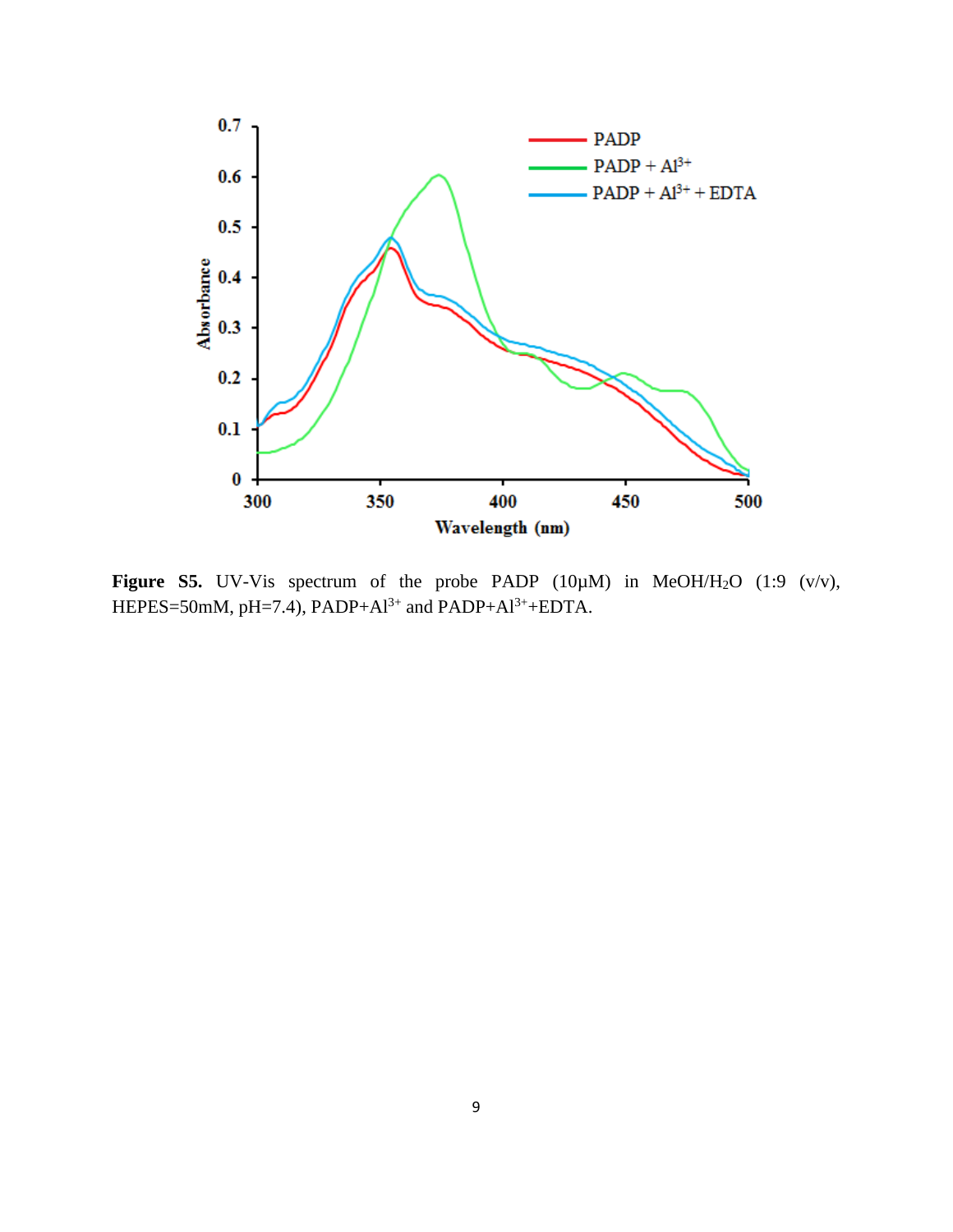

Figure S6. Benesi-Hilderbrand plot of PADP in MeOH/H<sub>2</sub>O (1:9 (v/v), HEPES=50mM, pH=7.4) ( $\lambda_{ex}$ = 450 nm)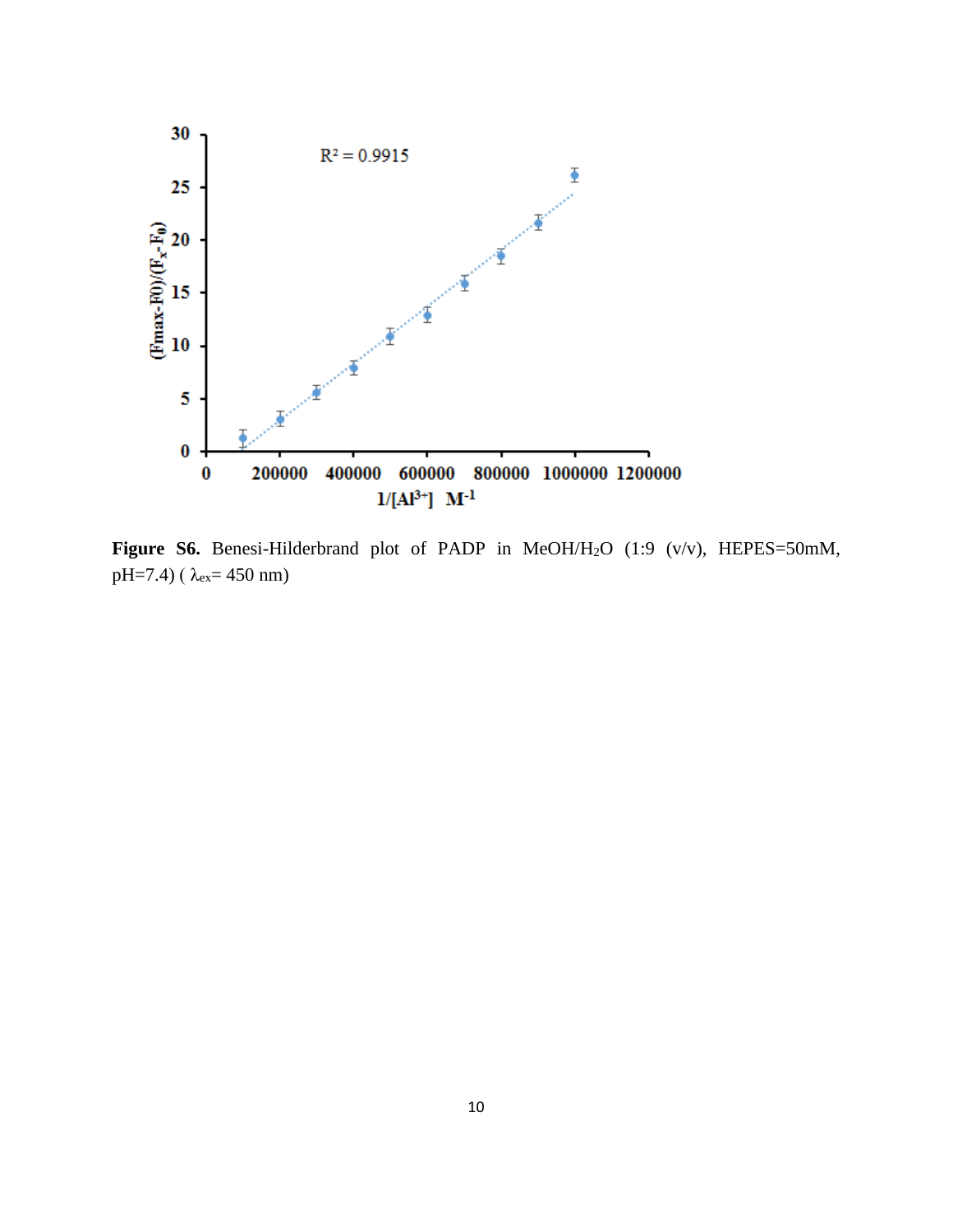

**Figure S7.** Fluorescence response of the PADP- $Al^{3+}$  complex (10  $\mu$ M) in MeOH /H2O (1:9 (v/v), 50 mM HEPES, pH=7.4) with 100 μM of EDTA (*λ*ex=450 nm).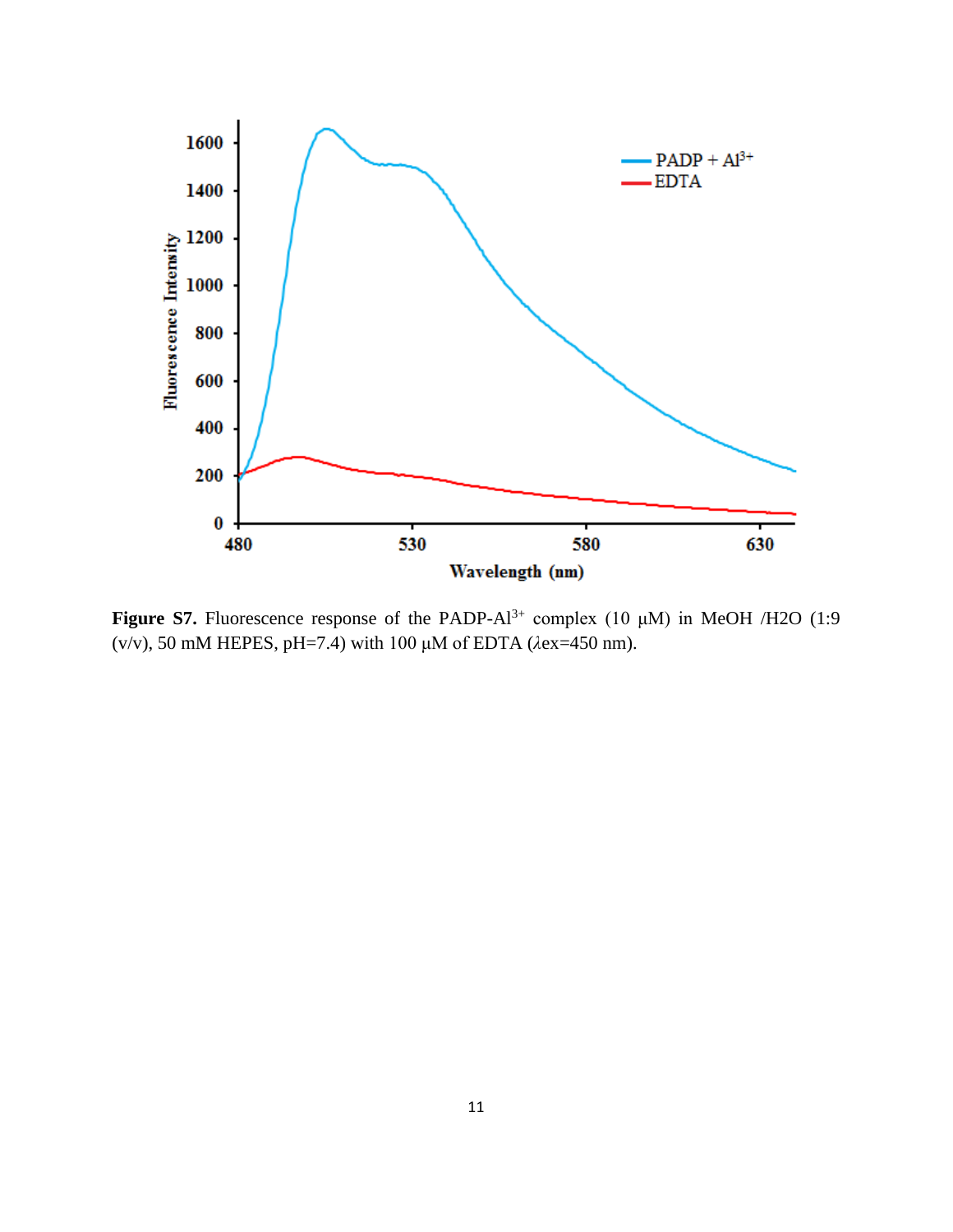

**Figure S8.** Fluorescence responses of the PADP+Al<sup>3+</sup> (10 $\mu$ M) in MeOH/H<sub>2</sub>O (1:9 (v/v), HEPES=50mM, pH=7.4) with 0-70 µM of EDTA (*λ*ex=450 nm).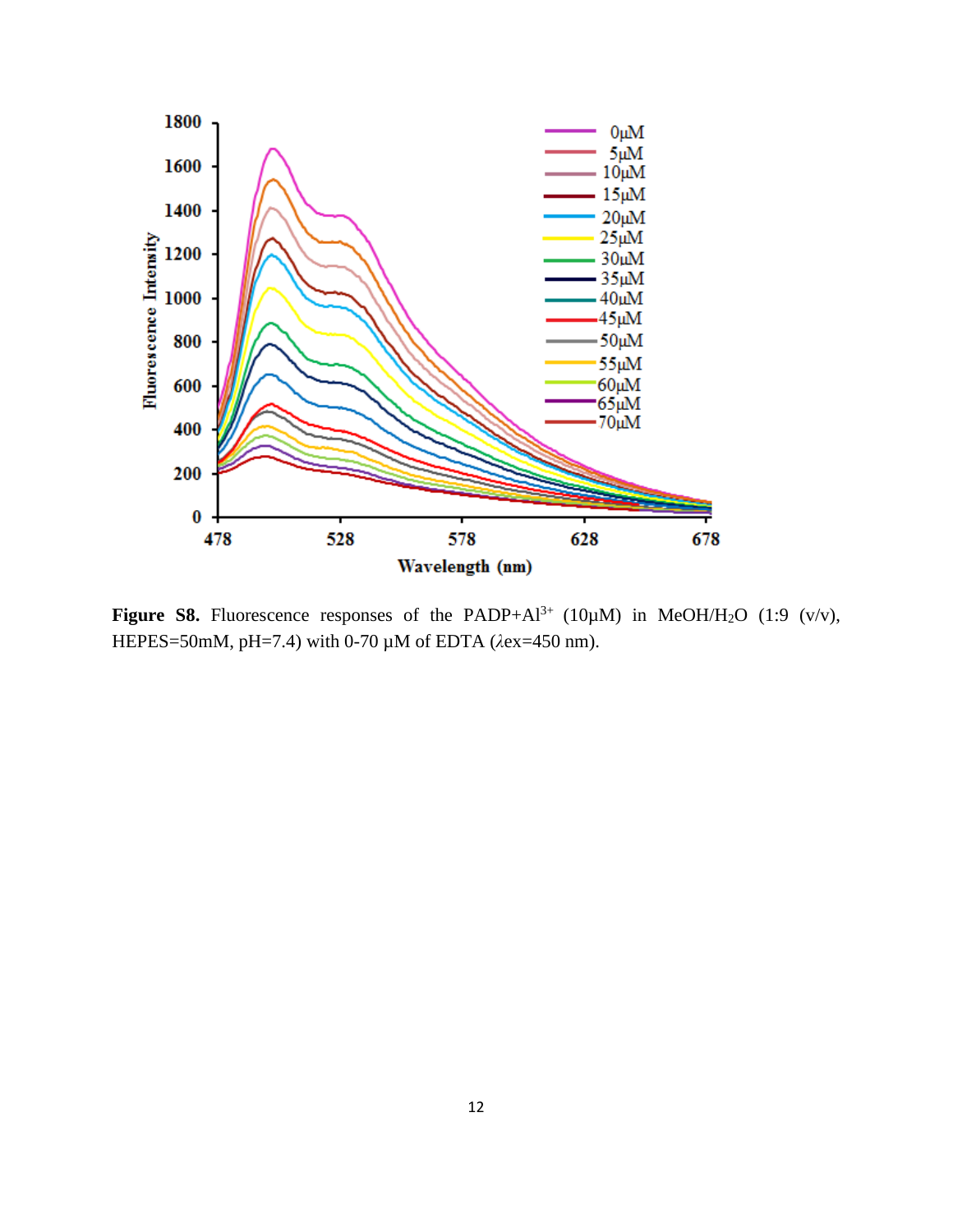

**Figure S9.** Job's plot for the determination between PADP and  $Al^{3+}$  in MeOH/H<sub>2</sub>O (1:9 (v/v), HEPES=50mM, pH=7.4) (λ<sub>ex</sub>= 450 nm)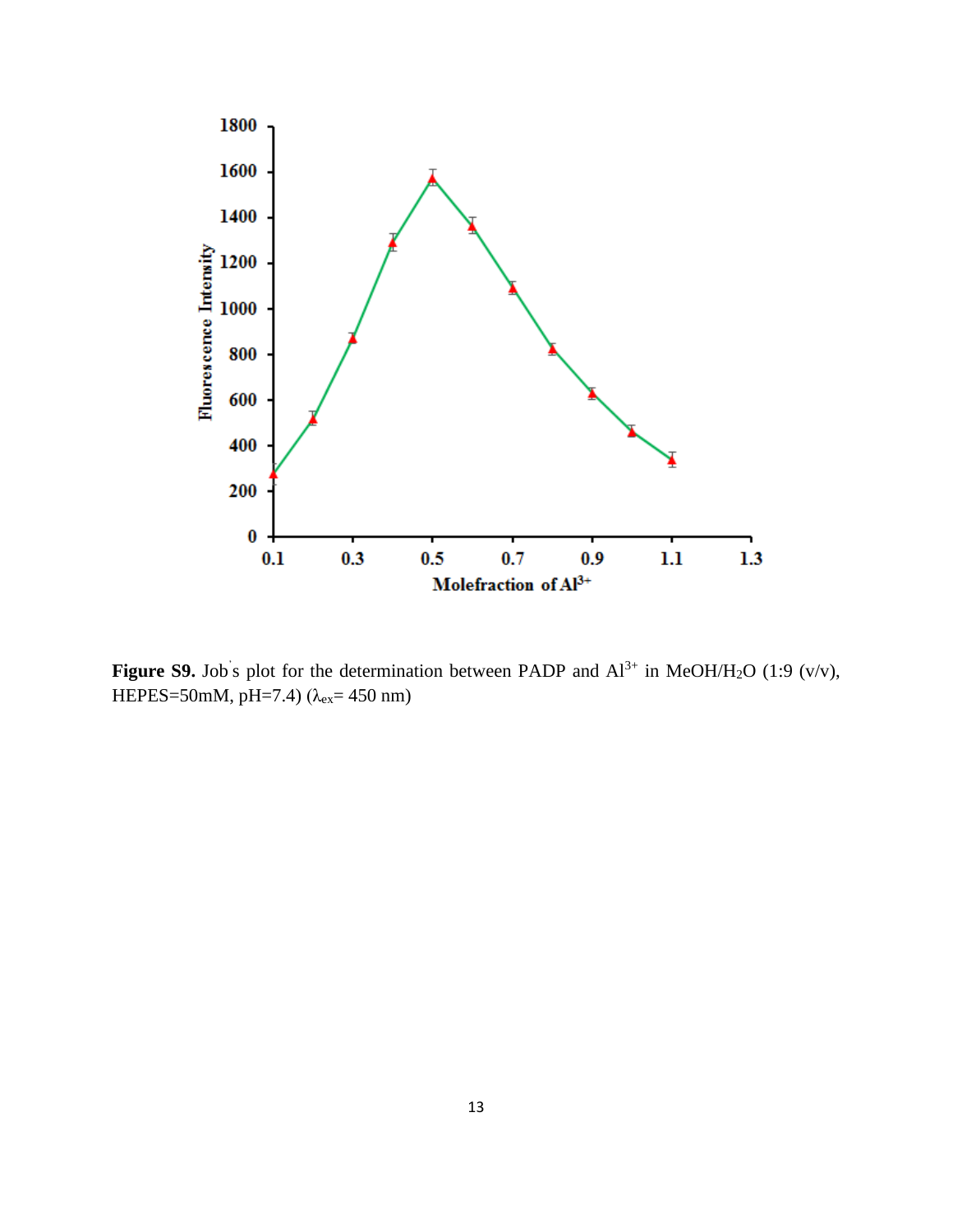

**Figure S10.** Mass spectrum of PADP -  $Al^{3+}$  complex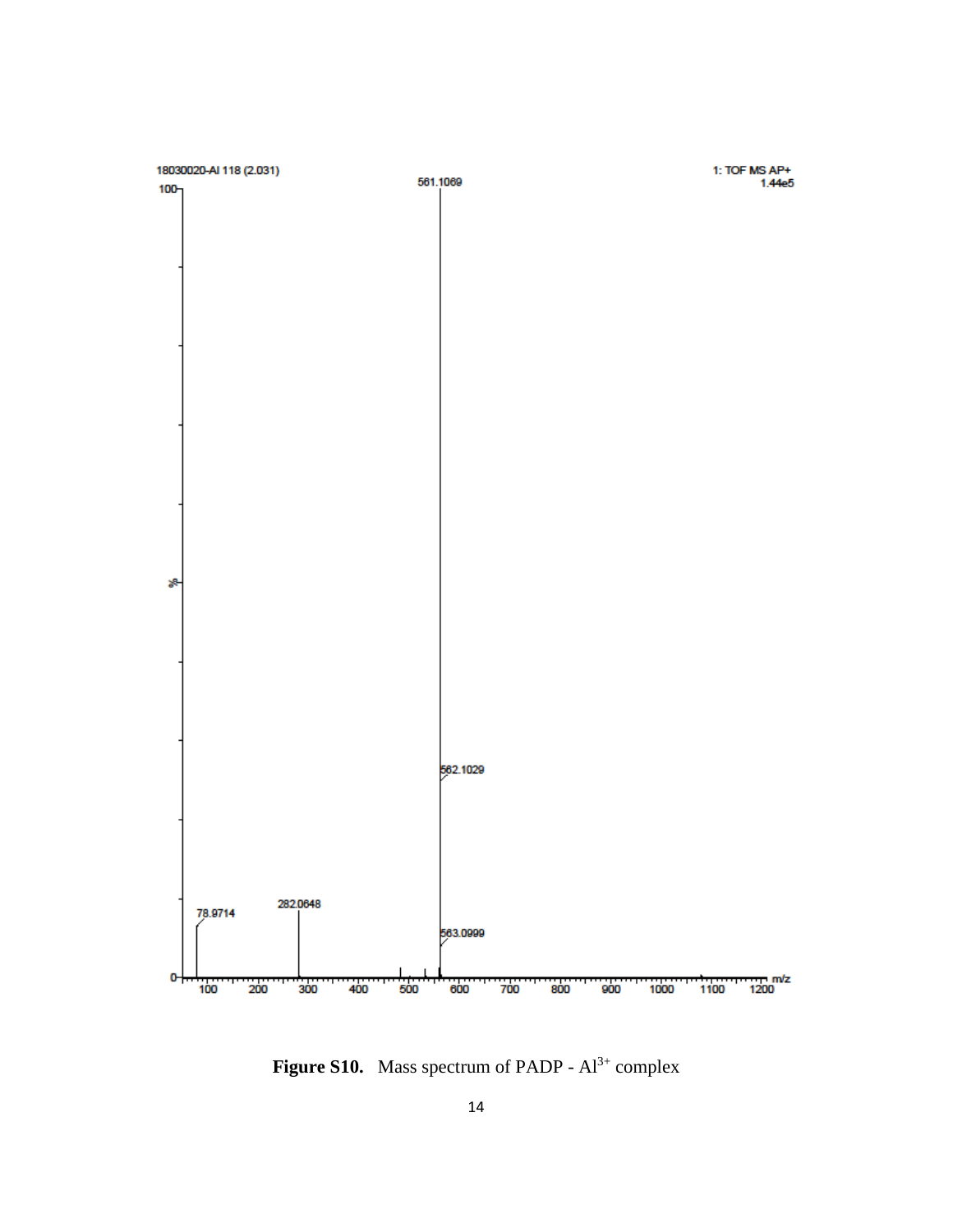

**Figure S11.** Fluorescence response of the PADP and PADP-  $Al^{3+}$  complex in MeOH/H<sub>2</sub>O (1:9) (v/v) in various range of pH (1-14) (*λ*ex=450 nm).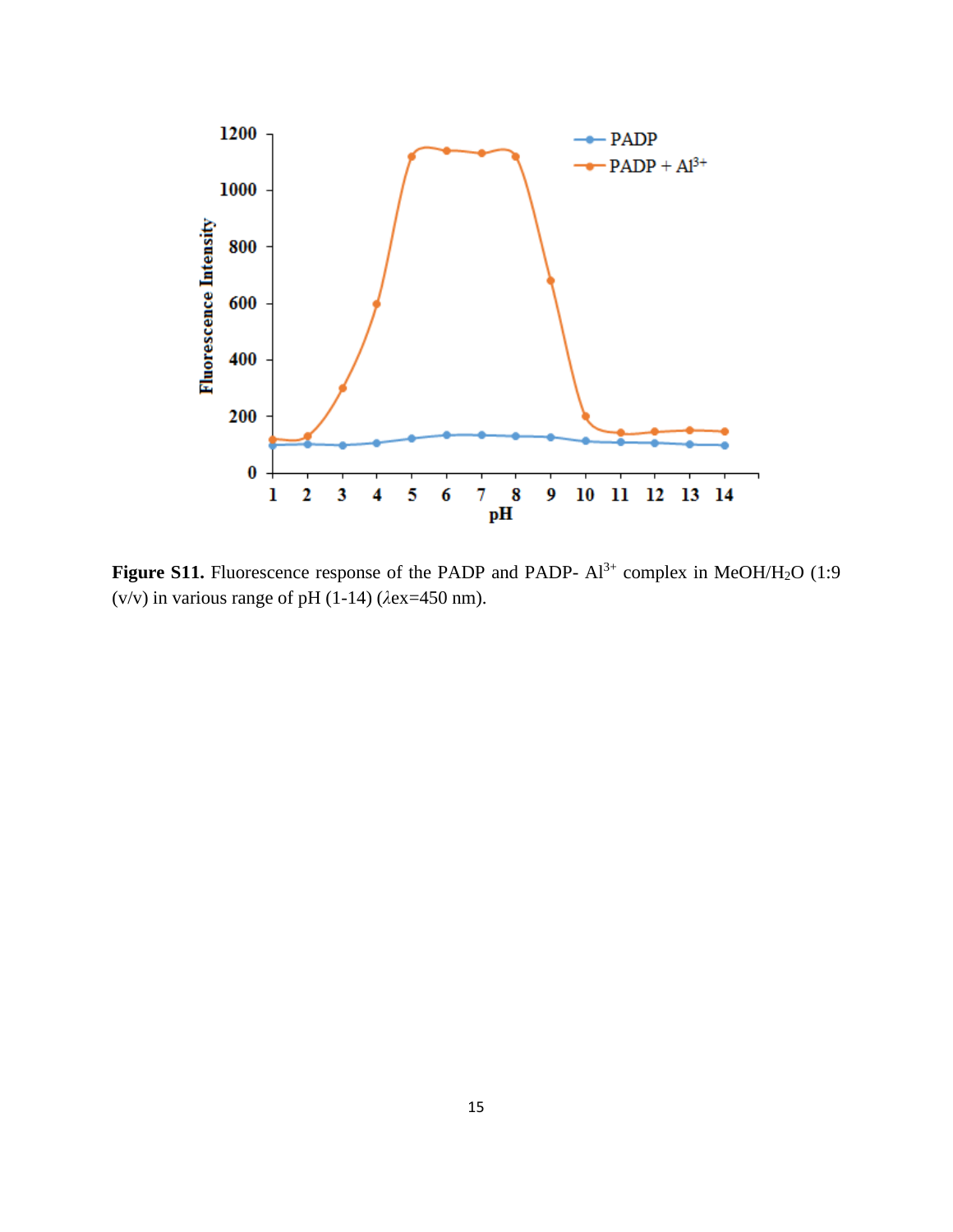

**Figure S12.** Cytotoxicity assay for the probe PADP in different concentration medium (0, 50, 110, 150, 200, 250 µM) in NCCS cells.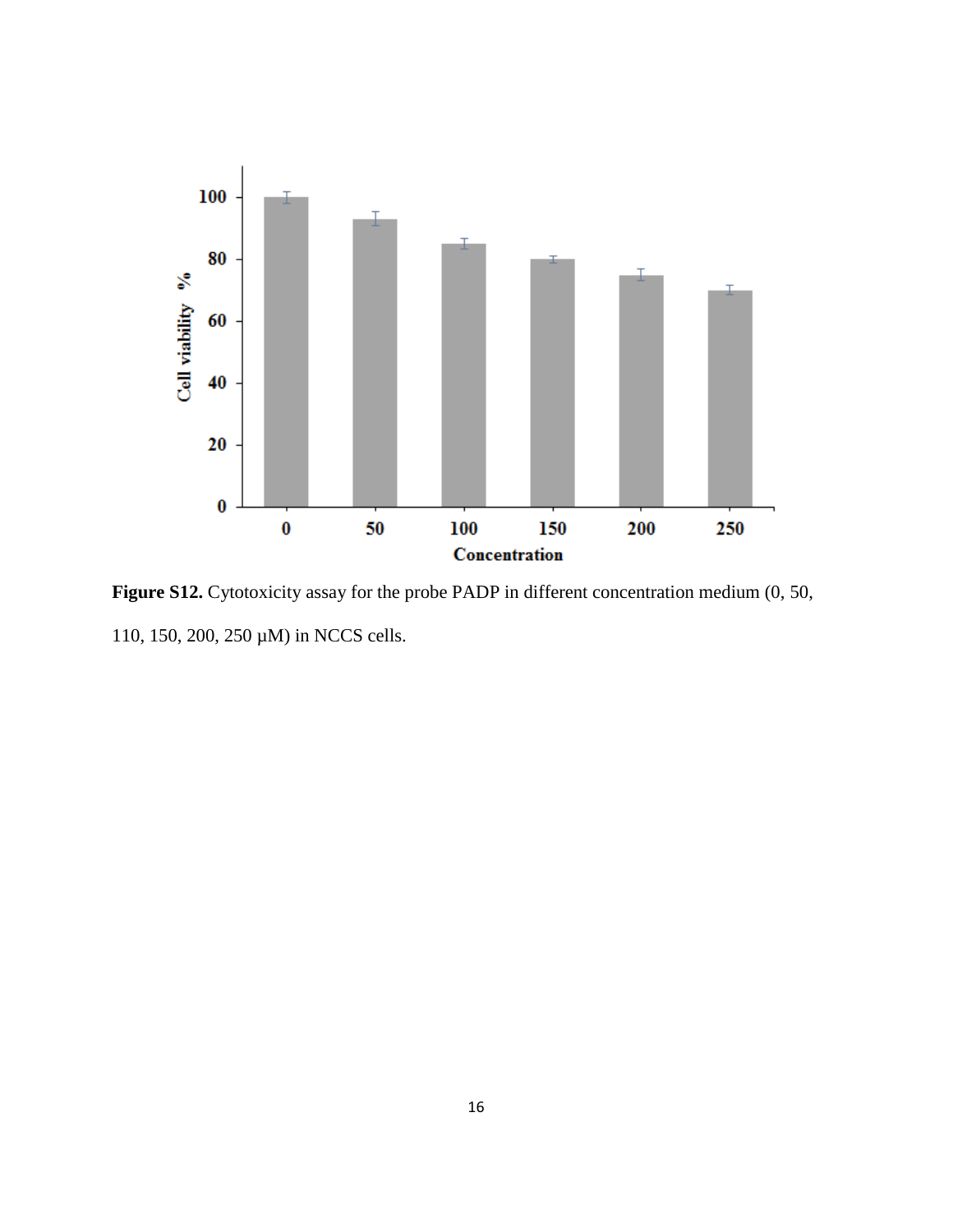

Figure S13. Fluorescence images of NCCS cells treated with (A) PADP (10  $\mu$ M) (B) PADP and  $Al^{3+}$  ions (15 µM).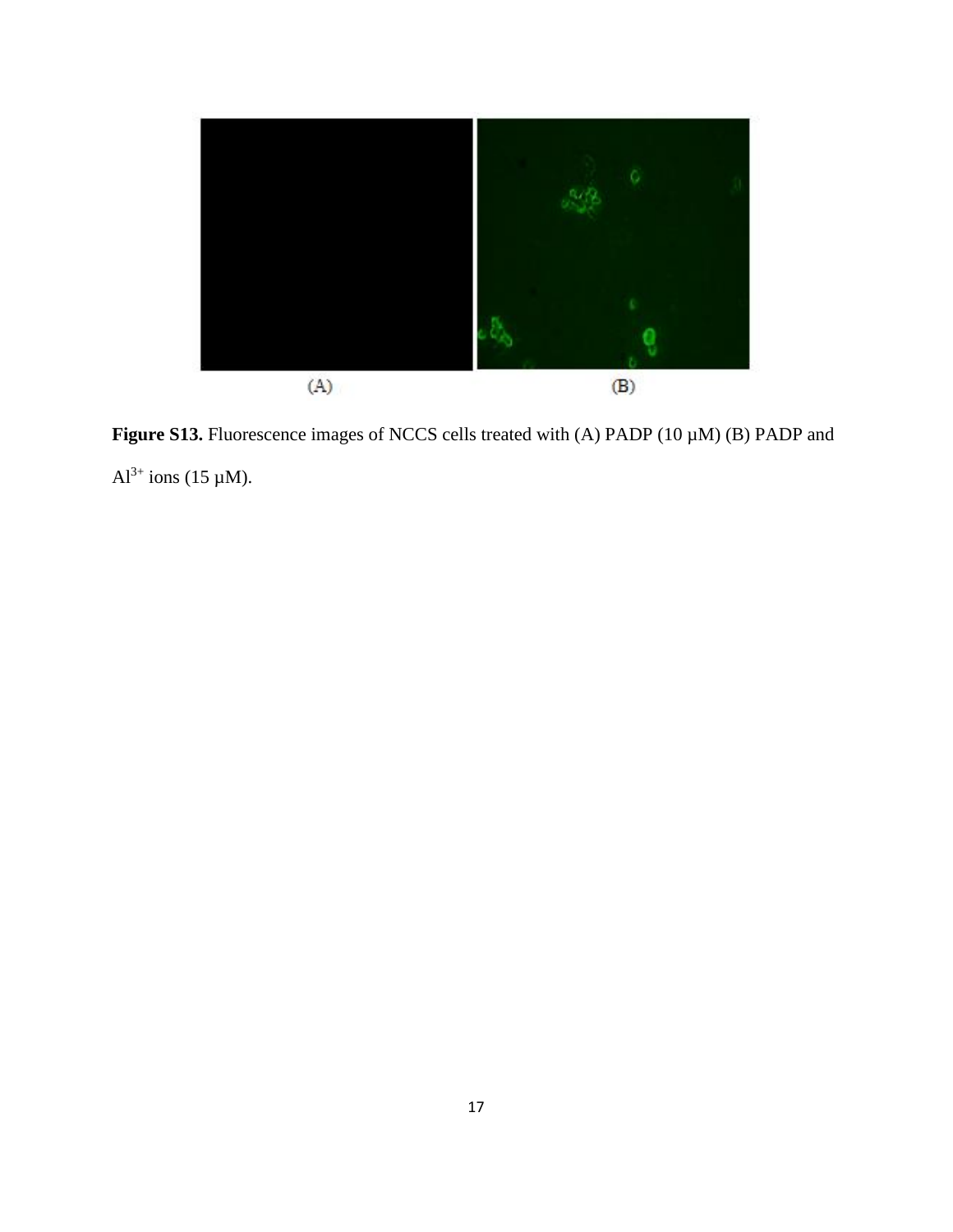| Mechanism    | Solvent(v/v)               | $LOD(\mu M)$ | Application                                      | References   |
|--------------|----------------------------|--------------|--------------------------------------------------|--------------|
| <b>FRET</b>  | aqueous                    | 0.5          |                                                  | $[1]$        |
| <b>ESIPT</b> | <b>DMSO</b>                | 2.40         | cell imaging                                     | $[2]$        |
| <b>CHEF</b>  | $CH3OH-H2O$                | 0.60         |                                                  | $[3]$        |
| <b>ESIPT</b> | methonal                   | 5.98         | cell imaging                                     | [4]          |
| <b>PET</b>   | ethonal-<br>water $(3:1)$  | 0.182        |                                                  | $[5]$        |
| PET, ESIPT   | aqueous                    | 4.0          |                                                  | [6]          |
| ICT, CHEF    | methonal                   | 6.9          |                                                  | $[7]$        |
| PET, CHEF    | methonal-<br>water $(1:9)$ | 0.104        | Real sample<br>analysis and live<br>cell imaging | present work |

**Table S1.** The comparison of **PADP** with some other probes for Al<sup>3+</sup> ions.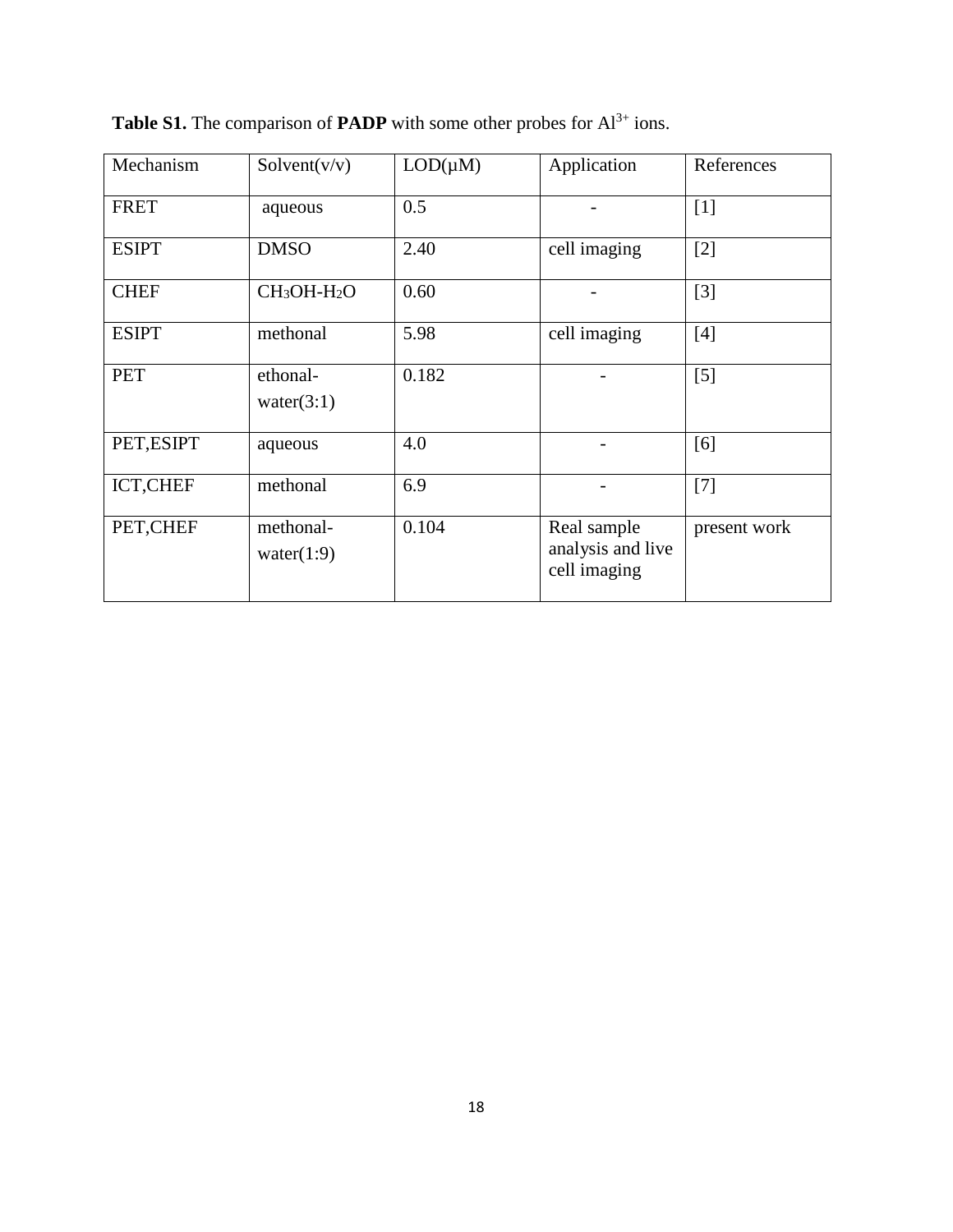### **References**

- 1. Lee J, Kim H, Kim S, Jin Y N, Song E J, Kim C and Kim J 2013 Fluorescent dye containing phenol-pyridyl for selective detection of aluminum ions *Dyes. Pigm.* **96** 590
- 2. Ding W H, Wang D, Zheng X J, Ding W J, Zheng J Q, Mu W H, Cao W and Jin L P 2015 A turn- on fluorescence chemosensor for  $Al^{3+}$ , F and CN ions, and its application in cell imaging *Sens. Actuators B* **209** 359
- 3. Dong M, Dong Y M, Ma T H, Wang Y W and Peng Y 2012 A highly selective fluorescence-enhanced chemosensor for  $Al^{3+}$  in aqueous solution based on a hybrid ligand from BINOL scaffold and b-amino alcohol *Inorg. Chim. Acta*. **381** 137
- 4. Cao W, Zheng X J, Ping Sun J, Wong W T, Fang D C, Zhang J X and Jin L P 2014 A Highly Selective Chemosensor for Al(III) and Zn(II) and Its Coordination with Metal Ions *Inorg. Chem.* 53 3012
- 5. Liu L M and Yang Z Y 2018 A new off-on fluorescent sensor for the detection of Al(III) based on a chromone-derived Schiff-base *Inorg. Chim. Acta.* **469** 588
- 6. Qin J, Yang Z and Yang P (2015) Recognition of  $Al^{3+}$  based on a naphthalene-based ''Off– On''chemosensor in near 100% aqueous media *Inorg. Chim. Acta.* **432** 136
- 7. Kang L, Xing Z Y, Xiao, Ma Y, Liu Y T and Zhag Y 2016 A highly selective colorimetric and fluorescent turn-on chemosensor for  $Al^{3+}$  based on naphthalimide derivative *Spectrochim. Acta A* **167** 59